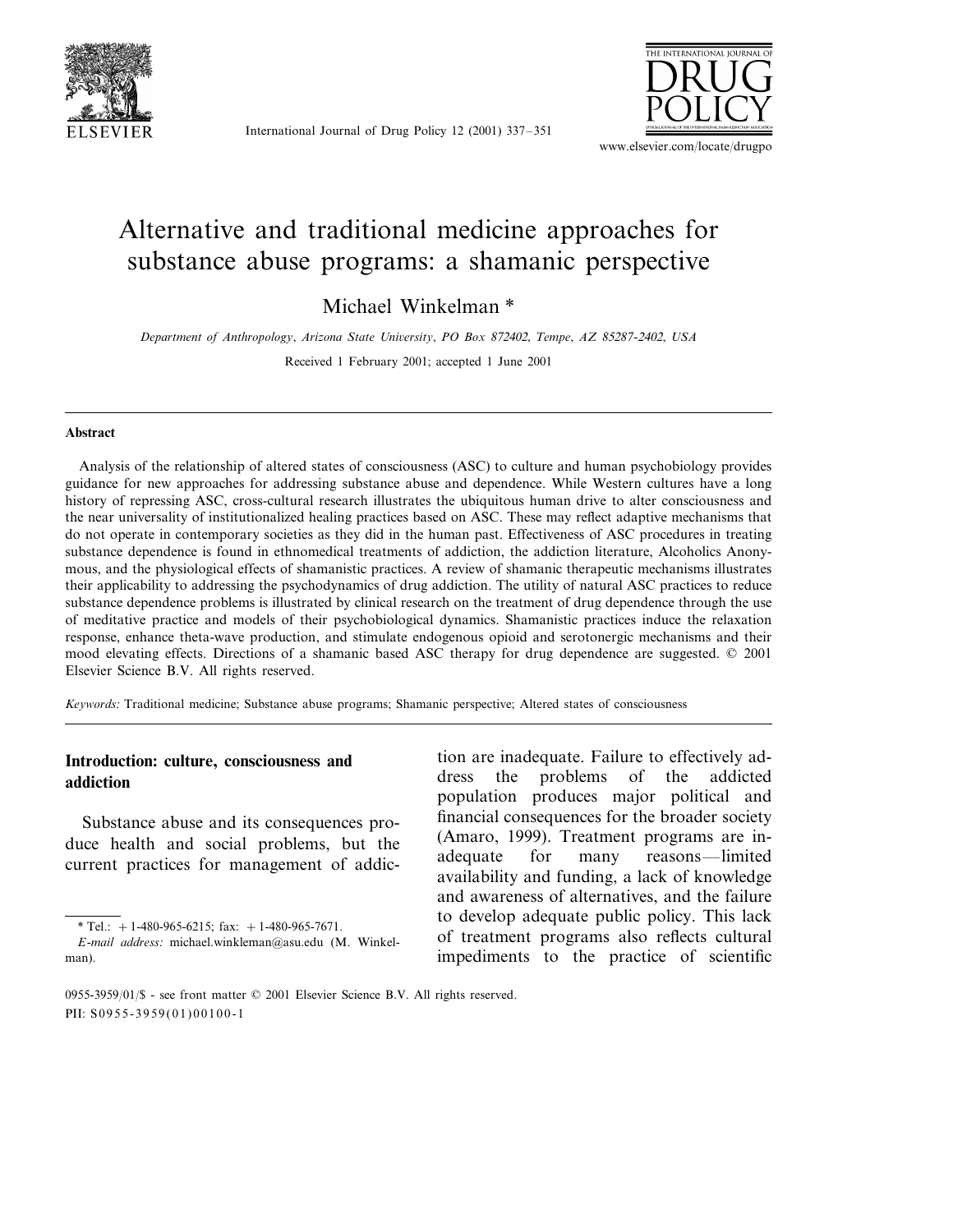medicine and preventive health. These cultural barriers derive from historical attitudes that have shaped societal views of consciousness altering substances and policy perspectives on management of drug problems (McPeake et al., 1991; Jung, 2001, Fox, 1999). This results in ineffective approaches focused upon drug supply interdiction and persecution of users rather than provision of adequate prevention and rehabilitation services.

Current practices of incarcerating drug offenders are ineffective as rehabilitation programs. Most people incarcerated for substance abuse related crimes are returned to prison as a consequence of repeated drug abuse (Bearman et al., 1997). Treatment is available to only about, one third of the estimated 5.3 million Americans who have severe needs for substance abuse treatment (Amaro, 1999). Most treatment programs have limited annual and lifetime coverage, relapse penalties which make them ineffective and underutilized, and high levels of recidivism. Existing rehabilitation programs may be no more successful than the spontaneous remission or natural self-recovery occurring in the untreated population (Alexander et al., 1994; Miller, 1998b; Sobell et al., 2000; Cunningham et al., 2000). New policy and program directions for management of drug dependence and its consequences need to be developed. These can be derived from a recognition of cultural biases impeding the use of scientific knowledge regarding substance abuse prevention and the development of cross-cultural perspectives about alternative healing resources for addressing these problems.

Consideration of alternative and complementary healing approaches to substance abuse rehabilitation is supported by the limited effectiveness of contemporary substance abuse prevention and treatment programs,

and the increasing openness towards traditional healing practices. This new openness is exemplified in the World Health Organization (1978) declaration at the International Conference on Primary Health Care in Alma Ata, where the ''Health for All by the Year 2000'' program was initiated to incorporate traditional healers into primary health care. Acceptance of alternative approaches was institutionalized in the US Government's National Institute of Health's National Center for Complementary and Alternative Medicine.

Consideration of alternative approaches to drug abuse rehabilitation has, until recently, been largely limited to suggestions or insights (e.g. Lex and Schor, 1977; Blum and Tilton, 1981; McPeake et al., 1991; Rioux, 1996) rather than systematic approaches. Nonetheless, a growing body of evidence supports consideration of these therapies as means for addressing substance abuse prevention and rehabilitation. This includes: the relevance of acupuncture for treatment of opiate based addictions (e.g. Brumbrough, 1993; Riet et al., 1990; Avants et al., 2000) and the use of Transcendental Meditation practices as successful means of treating addictions (see O'Connell and Alexander, 1994; Alexander et al., 1994); and cross-cultural reviews of ethnomedical approaches to addiction treatment (Jilek, 1994; Heggenhougen, 1997; Singer and Borrego, 1984).

The reputedly most successful substance abuse rehabilitation program is Alcoholics Anonymous (1976, 1987), a non-medical therapy that advocates meditation, a change in consciousness, and spiritual awakening as fundamental to achieving and maintaining sobriety. Shamanic practices, the most ancient of ASC spiritual healing approaches, may also have potential effectiveness in eliciting psychobiological (opioid and serotonergic) mechanisms (Winkelman, 2000), and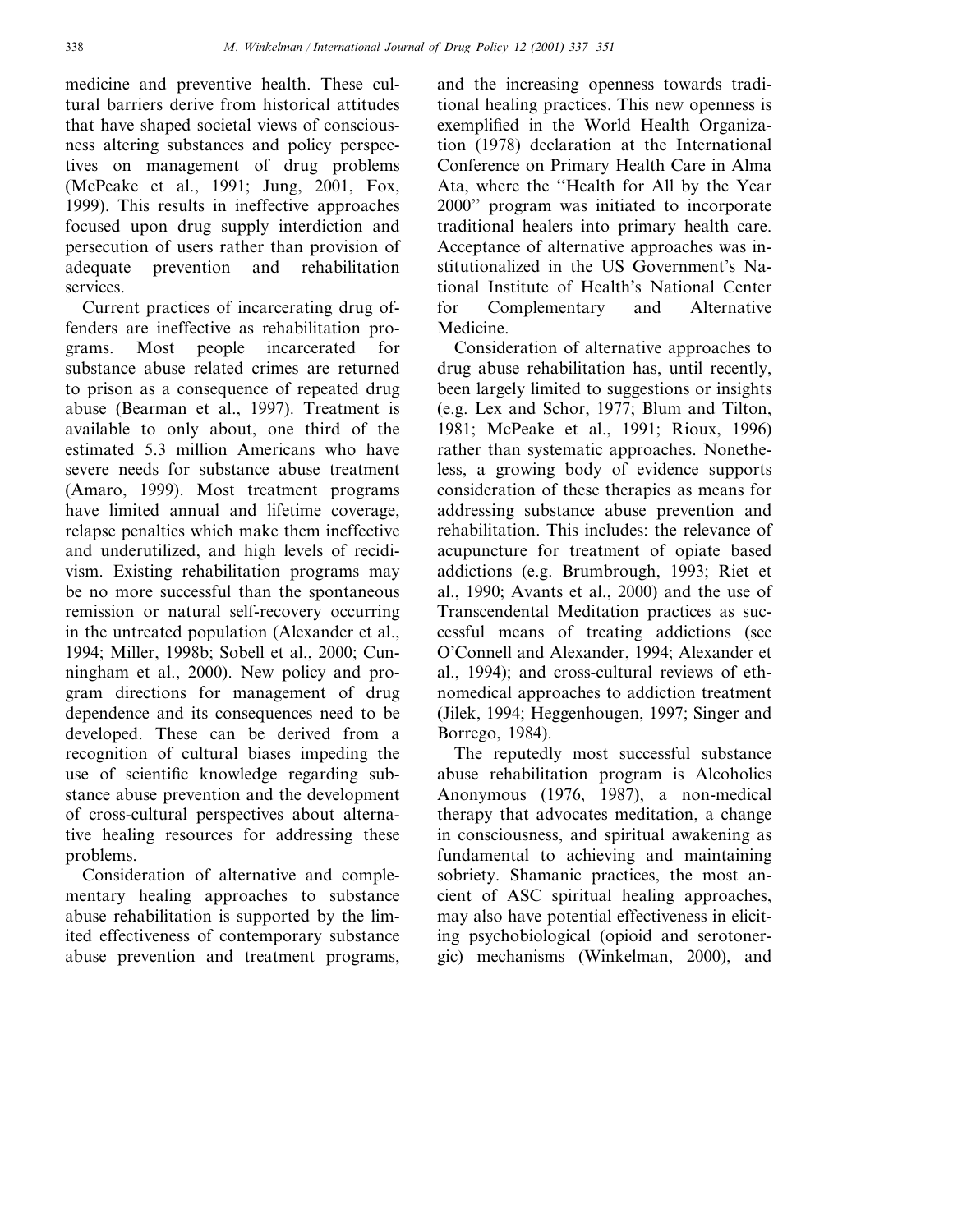addressing psychosocial and emotional dynamics of drug addiction (Rioux, 1996). Shamanistic practices induce a relaxation response, provoke integrative theta wave discharges, stimulate endogenous opioid production, and enhance serotonergic mechanisms and their mood elevating effects. The relationship of drug addiction to human psychobiological needs for experiencing alterations of consciousness also suggest the potential utility of ASC for addressing drug addiction.

This paper reviews evidence supporting the use of alternative healing approaches based in ASC as adjuncts to substance abuse programs. It reviews the rationale for addressing addiction in the context of ASC (McPeake et al., 1991; Metzner, 1994; Miller, 1998a); presents principal aspects of the application of ethnomedical healing practices to substance abuse rehabilitation derived from cross-cultural reviews (Jilek, 1994; Heggenhougen, 1997); assesses some studies and meta-analyses that provided evidence of the effectiveness of an ASC (transcendental meditation) in substance abuse rehabilitation (Gelderloos et al., 1991; Alexander et al., 1994; O'Connell and Alexander, 1994; Walton and Levitsky, 1994); and summarizes material that illustrates the potential of shamanic therapies for addressing substance abuse (Lex and Schor, 1977; Miller, 1998a; Rioux, 1996; Smith, 1994, 2000; Winkelman, 2000).

# **Psychobiology, culture and the alteration of consciousness**

Drug use and addiction are obviously associated with the alteration of consciousness; however, substance abuse problems have not been widely analyzed from the perspectives of consciousness theory or cross-cultural patterns of the use of ASC. Weil (1972) and

Siegel (1984, 1990) have proposed an innate drive to seek ASC. This perspective is substantiated by Mandel's (1980) psychobiological model of 'transcendent states' that considers diverse ASC to share common psychobiological mechanisms (c.f. Winkelman, 1986, 1992, 1997, 2000). Nearly all societies have institutionalized ritual group procedures for altering consciousness (Bourguignon, 1968, 1973; Winkelman, 1986, 1992). This near-universal distribution of ASC for healing reflects a biologically based mode of integrative consciousness (Winkelman, 2000) and indicates that all cultures need to make some adaptation to these needs.

Cultures differ, however, in how they relate institutionally and personally to the experiences and potentials of ASC (Laughlin et al., 1992). They represent the differences in cultural approaches to ASC as ranging from 'monophasic' cultures which institutionally value only waking consciousness through 'polyphasic void' cultures that value and actively encourage exploration of different phases of consciousness. Widespread Western biases against ASCs, manifested in efforts to marginalize, persecute or pathologize them (Noll, 1983; Grinspoon and Bakalar, 1979; Harner, 1973), contrast with most cultures' group rituals to enhance access to ASC. These cultural biases inhibit recognition of the factors that contribute to drug abuse and prevention (Amaro, 1999; Jung, 2001).

Even with cultural repression of ASCs, they are still sought because they reflect systemic natural neurophysiological processes involved with psychological integration or holotrophic responses (Winkelman, 2000; c.f., Grof, 1980, 1992). Although cultures differ in their evaluation of and support of ASCs, people in all cultures seek ASC experiences because they reflect biologically based structures of consciousness for producing holistic growth and integrative consciousness. This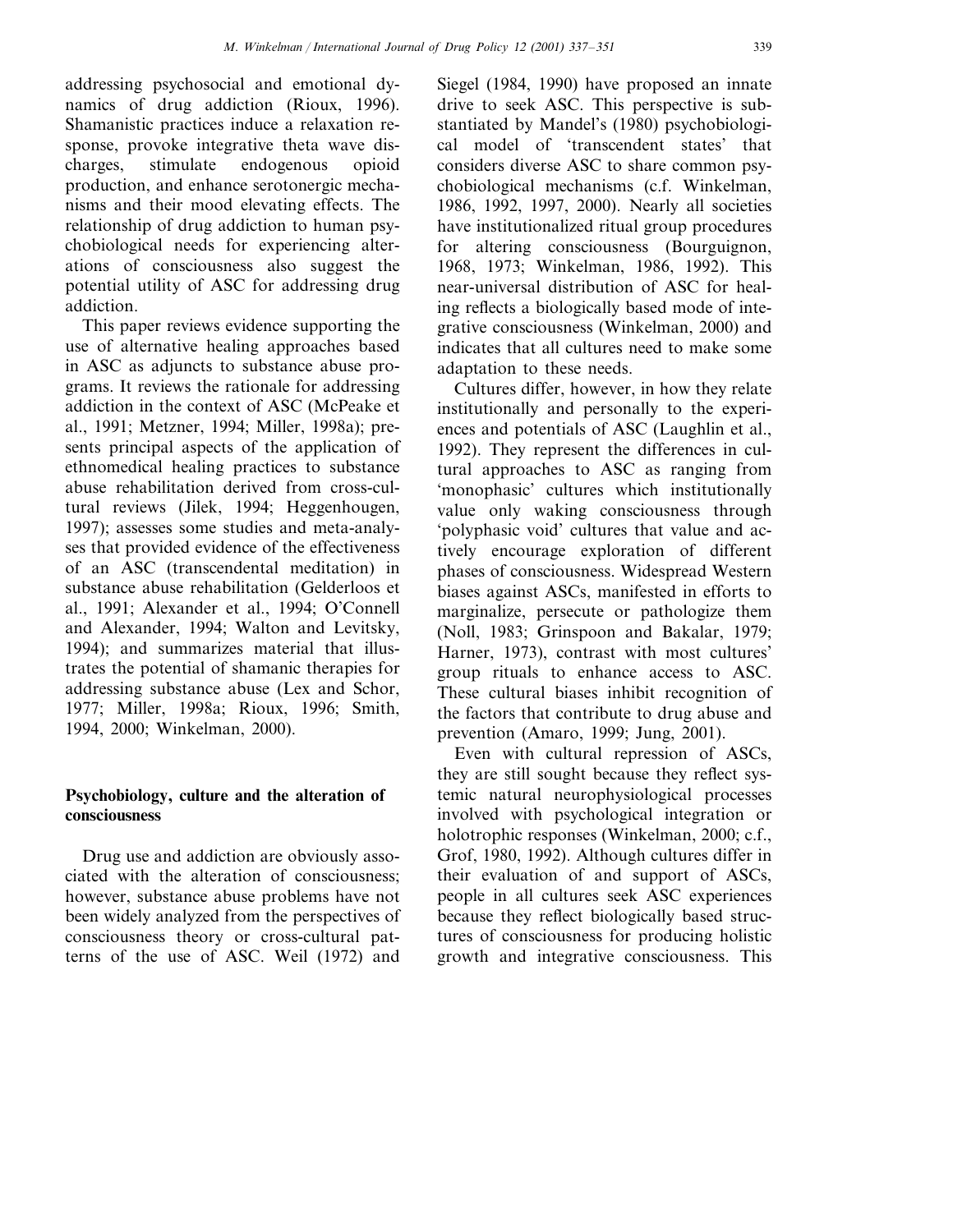near-universality of institutionalization of ASC induction practices reflects human psychobiological needs. An evolutionary perspective on substance abuse (Smith, 1999; Wilshire, 1998) suggests that humans have evolved addictive potentials for adaptive reasons or as an evolutionary by-product. These evolutionary mechanisms may be explained by the dopamine hypothesis (Smith, 1999) that postulates their role in producing feelings of well-being. In any case, the conditions that led to these adaptations are different that those faced in modern societies.

Since contemporary Indo–European societies lack legitimate institutionalized procedures for accessing ASCs, they tend to be sought and utilized in deleterious and self-destructive patterns—alcoholism, tobacco abuse and illicit substance dependence. Since ASC reflect underlying psychobiological structures and innate needs, when societies fail to provide legitimate procedures for accessing these conditions, they are sought through other means. Incorporation of practices to induce ASC through non-drug means could be useful as both a prophylactic against drug abuse, as well as a potential treatment for addiction. This potential of shamanic ASC as therapies for substance abuse rehabilitation is illustrated in the following review of: material from the addiction field regarding the applicability of ASC and shamanic practices to substance dependence; cross-cultural literature on traditional healing approaches to addiction; and the psychodynamic and psychobiological effects of shamanic practices and ASCs.

### **Addiction and ASC**

There have been no systematic assessments of the relationship of ASC to addiction, but a number of writers have suggested relation-

ships among substance dependence, ASC, ritual and spirituality (e.g. Lex and Schor, 1977; Blum and Tilton, 1981; McPeake et al., 1991; Metzner, 1994; Miller, 1998a; Smith, 1994; Rioux, 1996). McPeake et al. (1991) point out that substance abuse rehabilitation treatment programs have failed to incorporate the knowledge provided by a vast body of literature indicating the important health benefits of altered states of consciousness. They suggest a primary reason for relapse is failure of treatment programs to address basic needs for achieving ASC and providing alternative methods for achieving those ASCs. Metzner (1994) analyses addictive experiences in terms of ASC, characterizing addictions as a contracted state of consciousness, in contrast with the expansive states of consciousness of the transcendent mystical states and ecstasy. Addicts engage in a normal human motive to achieve altered states of consciousness, but in self-destructive ways because they are not provided the opportunity to learn ''constructive alternative methods for experiencing non-ordinary consciousness'' (McPeake et al., 1991, p. 76). The importance of an alteration of consciousness in substance abuse recovery is emphasized in the AA recovery process, which calls for "a new state of consciousness and being'' (Alcoholics Anonymous, 1987, p., 106) designed to replace the self-destructive pursuit of alcohol- induced altered states with a positive life enhancing approach.

Standard approaches to addressing substance dependence have failed to consider the role of ASC in human nature or drug dependence. ''[I]t is rare to find substance dependence explained by the desire to experience more sought-after states…[the] 'high' so often described by the drug-dependent person as the state being sought'' (McPeake et al., 1991, p. 76). Metzner compares Eastern and Western approaches to addiction recovery, contrasting the western tradition exemplified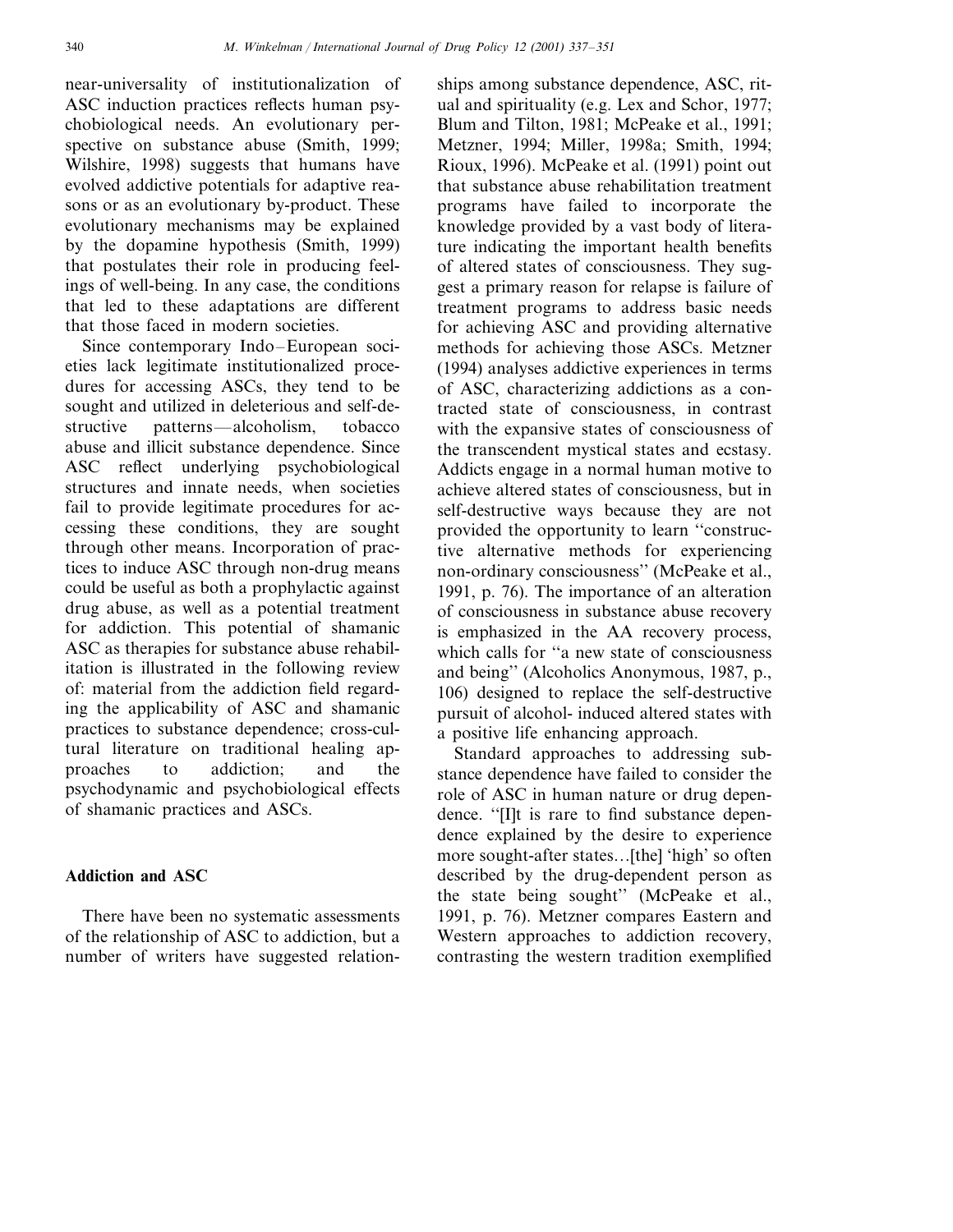in Dante's classic ''Descent into Hell'' with an Asian model focused on meditative practices that lead to transcendence and expanded consciousness. This perspective is important since research indicates that central characteristics of those involved in drug use and abuse are sensation seekers in pursuit of new experiences and an expanded awareness.

The cultural perceptions of ASC activities as socially disapproved results in a meansend confusion and the rejection of the legitimate and valuable aspects of the alteration of consciousness for substance abuse rehabilitation. ''Despite the rich literature on ASCs in psychology and spiritual writing, and despite the fact that AA clearly points its members toward an ASC, reviewing the published literature on rehabilitation treatment or survey-<br>ing current rehabilitation treatment ing current rehabilitation programming reveals a paucity of writing or treatment programming that clearly integrates ASCs with recovery'' (McPeake et al., 1991, 78). They point to the lack of understanding of ASCs among treatment professionals, as a consequence of negative social attitudes towards ASCs and the lack of professional training.

McPeake et al. (1991) propose an altered states of consciousness therapy approach to substance abuse as a natural complement to the AA Twelve-Step recovery program (Alcoholics Anonymous, 1976, 1987). ASCs can enhance recovery by inducing 'positive mental attitudes, goal directedness, certain types of cognition or self-talk, certain types of imagery, as well as consciousness of a power greater than self' (McPeake et al., 1991, p. 78). This ASC Therapy (ASCT) approach meets human needs to alter consciousness and provides a path for personal growth and development associated with transcendental needs. Such an approach can help address substance abusers genetic or other predisposition to seek altered states and allow them to

move beyond the developmentally fixated stage of drug dependence. Training in inducing ASCs can enhance the spiritual awakening considered essential to recovery in AA.

An ASCT program should provide both patient and staff education, as well as a variety of opportunities for non-drug induced alterations of consciousness. These would include: physical activities, including extensive exercise which could induce the opiate mediated ''runners high;'' activities in nature which can provide opportunities for ''natural high'' experiences; relaxation training based on progressive relaxation; yogic techniques and the use of vivid imagery; cognitive therapies in art and other forms of aesthetic experience; and meditation and prayer, including Eastern meditative techniques, mantras, biofeedback, dance, music and other natural methods of inducing ASC.

McPeake et al. (1991) recognize the lack of controlled outcome studies for evaluating the effectiveness of ASC therapies in substance abuse rehabilitation. They report anecdotal information indicating the efficacy of this approach. Substance abuse clients strongly endorse these ASCT principals; therapists already utilize many of these modalities as supportive aspects of therapy; and the ASCT approach helps people recontextualize the religious aspect of the Twelve-Step program in ways that are easier to understand the objectives. The utility of an ASCT approach is also validated by cross-cultural reviews of the traditional ethnomedical approaches to addictions.

# **Traditional ethnomedical treatments of addiction**

Heggenhougen (1997) and Jilek (1994) (c.f. Singer and Borrego, 1984) review a range of<br>nonwestern traditional indigenous apnonwestern traditional indigenous ap-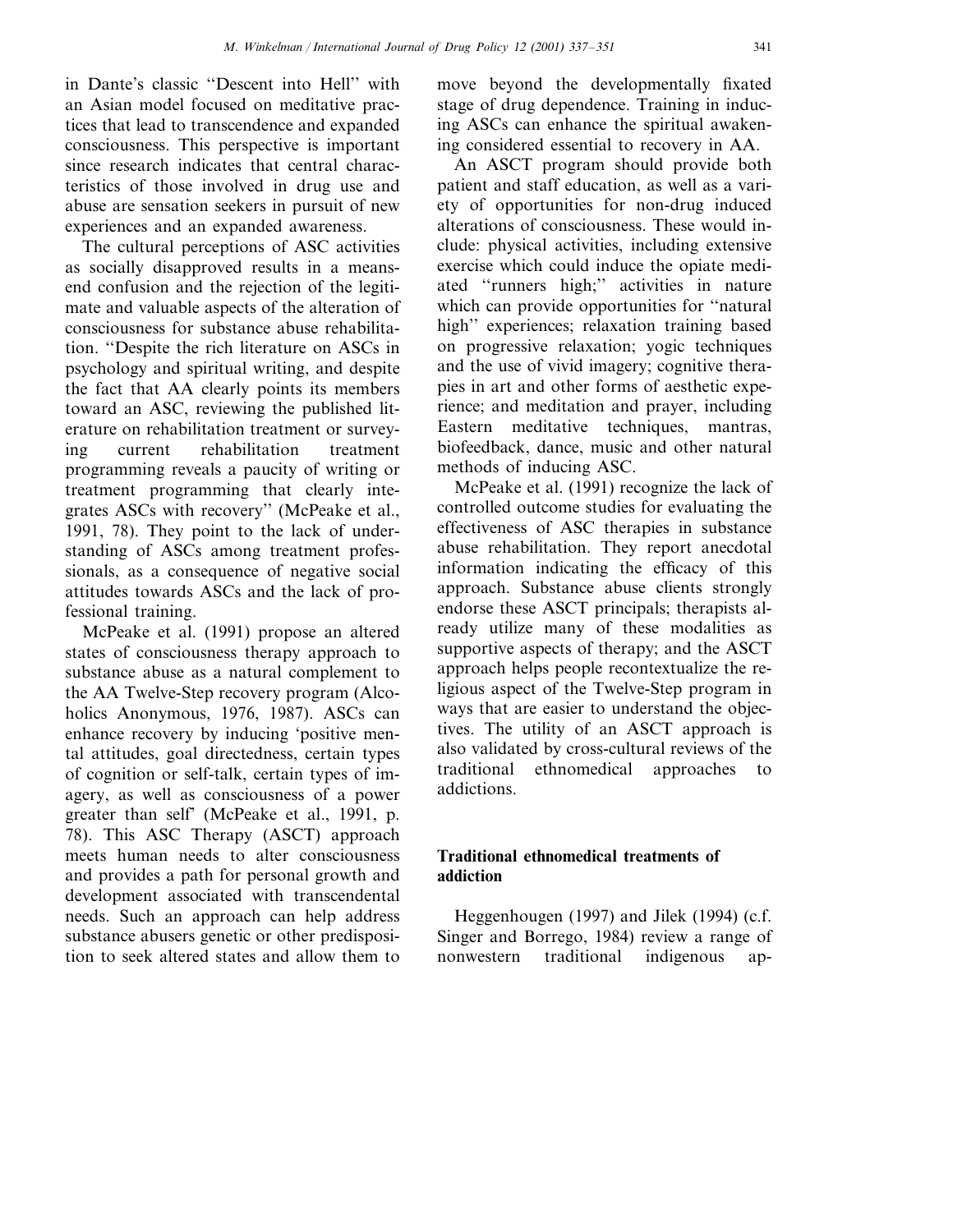proaches to substance abuse treatment in order to determine general patterns of these healing processes and their advantages and disadvantages. Their considerations of non-Western therapies for drug addiction are placed in the context of WHO programs of 'Health for All' through establishing the scientific basis for traditional healing practices and incorporating them into health care systems. Their reviews of the utilization of traditional medicinal practices in the treatment of addiction reveals a lack of formal clinical evaluation, but widespread evidence that they are likely effective.

Traditional treatments of addicts in Malaysia with Chinese medicine and in Thailand with Buddhist approaches typically include the use of plant medicines during the detoxification phase and when the craving for drugs returns; these often induce extensive vomiting; analysis of samples suggest that they contain indole alkaloids (Heggenhougen, 1997). These healing processes also employ various procedures for internal and external purification (e.g. purging), and a public admission of errors and a commitment to a new path. The induction of ASC through culturally congenial processes helps intensify the effects of suggestion and facilitates affective release and psychodramatic abreaction. Treatment includes rhythmic repetitive readings, cleansing baths, and massages; and the use of group ritual providing a support system for developing a positive identity and coping skills. These rituals use cultural images and symbols that address the affective level, facilitated by a collective therapy group in which participation helps foster a relational therapeutic approach that facilitates the client's social reintegration.

Similar features found in other ethnomedical approaches to the treatment of drug addiction include addressing physical, social, psychological and spiritual levels. They typi-

cally include: practices for detoxification, including the use of traditional plant remedies; a process of transformation and revitalization involving a 'death and rebirth ritual' producing a positive self-image; coping mechanisms and social support that helps maintain abstinence; a means of achieving 'highs' without drugs; addressing psychosocial aspects of addiction (e.g., negative self-perception, alienation and a sense of anomie or meaninglessness that lead to addiction); and supportive socio-cultural factors by creating a therapeutic focus at the level of community with support-groups and regular ritual interaction (Heggenhougen, 1997).

In contrast to hostile Western attitudes toward most drug-induced ASC (alcohol and nicotine being exceptions), many cultures have a positive view of ASC induced by plant medicines or 'sacred plants' (e.g. see Dobkin de Rios, 1984; Schultes and Hofmann, 1979; Winkelman, 1996). The use of indole alkaloids for treatment of substance dependence is exemplified by the Native American Church or Peyote Religion. The Peyote ritual combines a variety of effective psychotherapeutic modalities along with psychotropic drugs (see Aberle, 1966; Wiedman, 1990). Other cultural traditions and addict groups have utilized similar chemical substances (see Heggenhougen, 1997; Jilek, 1994; Andritzky, 1989; Sanchez-Ramos and Mash, 1996; Mabit et al., 1996). Although the psychotherapeutic effectiveness of these substance have undergone limited assessment (e.g. see Bliss, 1988; Yensen, 1985, 1996; Passie, 1997), they have been largely banned from human research and psychotherapeutic practice for over 30 years. The political climate makes them unlikely candidates as therapeutic applications for addictions, although they are likely effective for a range of conditions (Winkelman, 2001). However, non-drug means of achieving these ASC have equiva-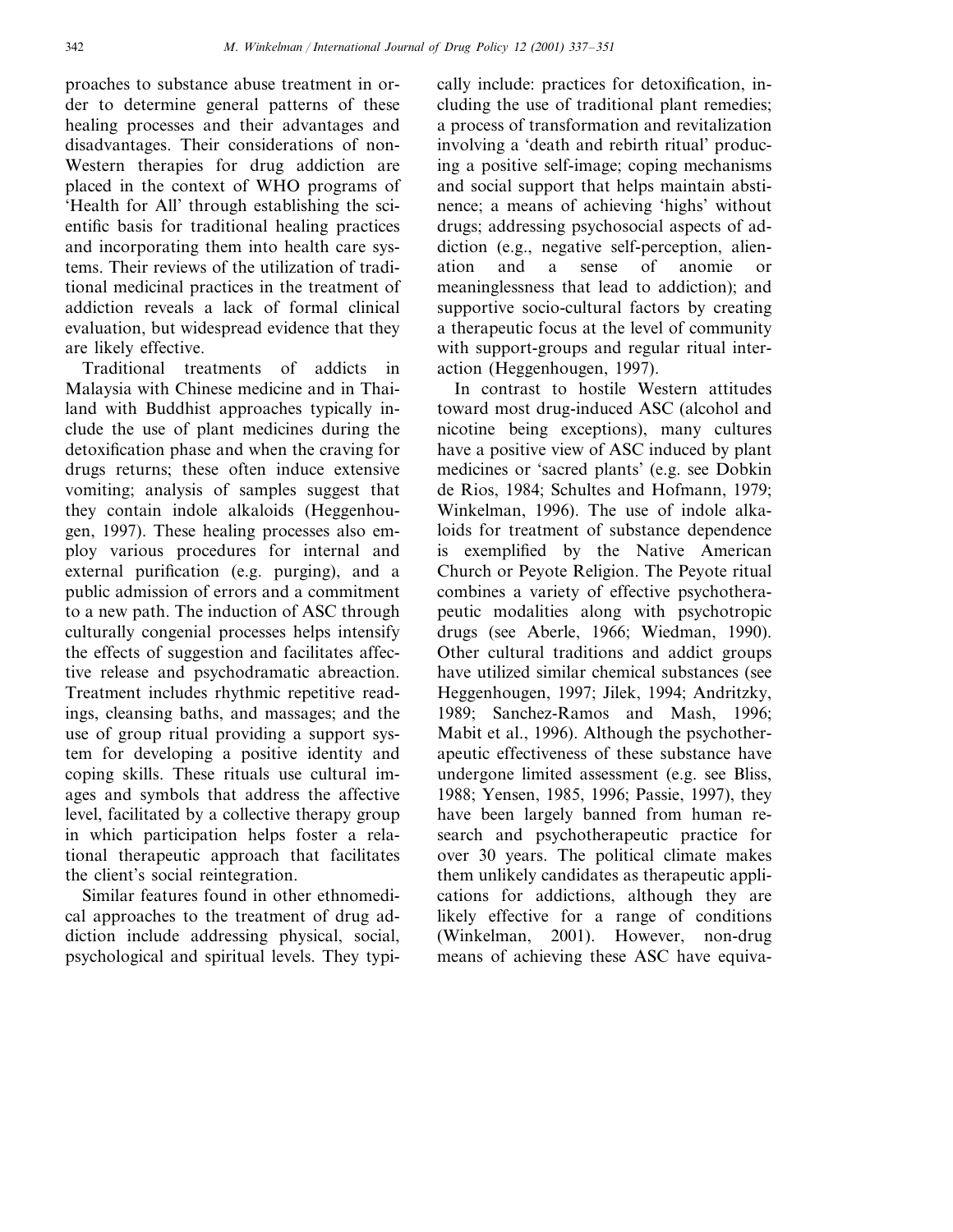lent neurological and psychodynamic properties (Mandell, 1980, Winkelman, 1996, 1992, 1997, 2000; Grof, 1980, 1992) and may also be as effective in addressing addictions. 'Most alternative therapies engage addicts in a process of transformation and revitalization… through which the addicts realize that different and more profound 'highs' can be achieved without reliance on drugs' (Heggenhougen, 1997, p. 91).

#### **Psychobiological aspects of shamanic healing**

Cross-cultural patterns of shamanic ritual practices and beliefs reflect psychobiological structures of the brain (Winkelman, 2000). This psychobiological perspective is proposed by researchers in 'biogenetic structuralism' (e.g. Laughlin et al., 1992; d'Aquili and Newberg, 1999) as reflecting innate representational structures of self. The shamanic paradigm may be particularly appropriate for addressing addictive psychodynamics because of its basis in innate modules that represent self, other and cognitive-emotional structures and processes.

Shamanic practices also have potential utility as treatments for drug abuse because of their psychophysiological effects (Winkelman, 2000). Shamanic ASC reflect the many different procedures that induce common physiological changes involving 'transcendence' (Mandell, 1980) or an integrative mode of consciousness (Winkelman, 2000). Shamanistic ASC evoke the basic relaxation response characterized by a generalized activation of the parasympathetic nervous system, producing a regenerative and recuperative state. Shamanic ASC induce the parasympathetic response, low frequency brain waves, interhemispheric synchronization and limbic-frontal integration. Mandell (1980) proposes the common physiological

mechanisms underlying diverse ASCs ('transcendent states') are based in serotonergic mechanisms involving the temporal lobe. This results in increases in high voltage slow wave EEG activity (alpha, theta, and delta, especially 3–6 cps) provoked by hypersynchronous discharges across the hippocampal–septal–reticular–raphe circuit. These spread from the brain stem–limbic circuits to the frontal lobes, producing pleasurable sensations and feelings of well-being.

# *Opioid mechanisms*

Winkelman (1992, 2000) reviews the physiological aspects of many different shamanic ASC practices, illustrating their common effects across many different procedures, and their inherent therapeutic effects related to addiction involving stress reduction and opioid elicitation. Physical mechanisms for opioid elicitation in shamanistic healing include extensive drumming, dancing and clapping; repetitive physical activity; temperature extremes (e.g. sweat lodges); stressors such as fasting, flagellation, and self-inflicted wounds; and nighttime activities when endogenous opioids are naturally highest (see Bodnar, 1990; Kiefel et al., 1989; Mougin et al., 1987; Rahkila et al., 1987; Sforzo, 1989; Thoren et al., 1990; c.f. Prince, 1982 and Ethos, 10,  $#4$ , 1982). Shamanistic healing practices involve rituals that enhance social integration, strengthen group identity, and promote interpersonal and social bonding at physiological and psychosocial levels. A literature review (Frecska and Kulcsar, 1989) indicates that these shamanic community activities affect opioid-attachment interactions, utilizing the innate drive for affiliation to evoke opioid release. Ceremonial opioid release is based in emotionally charged cultural symbols that are cross-conditioned with endocrine systems during early socialization, linking somatic re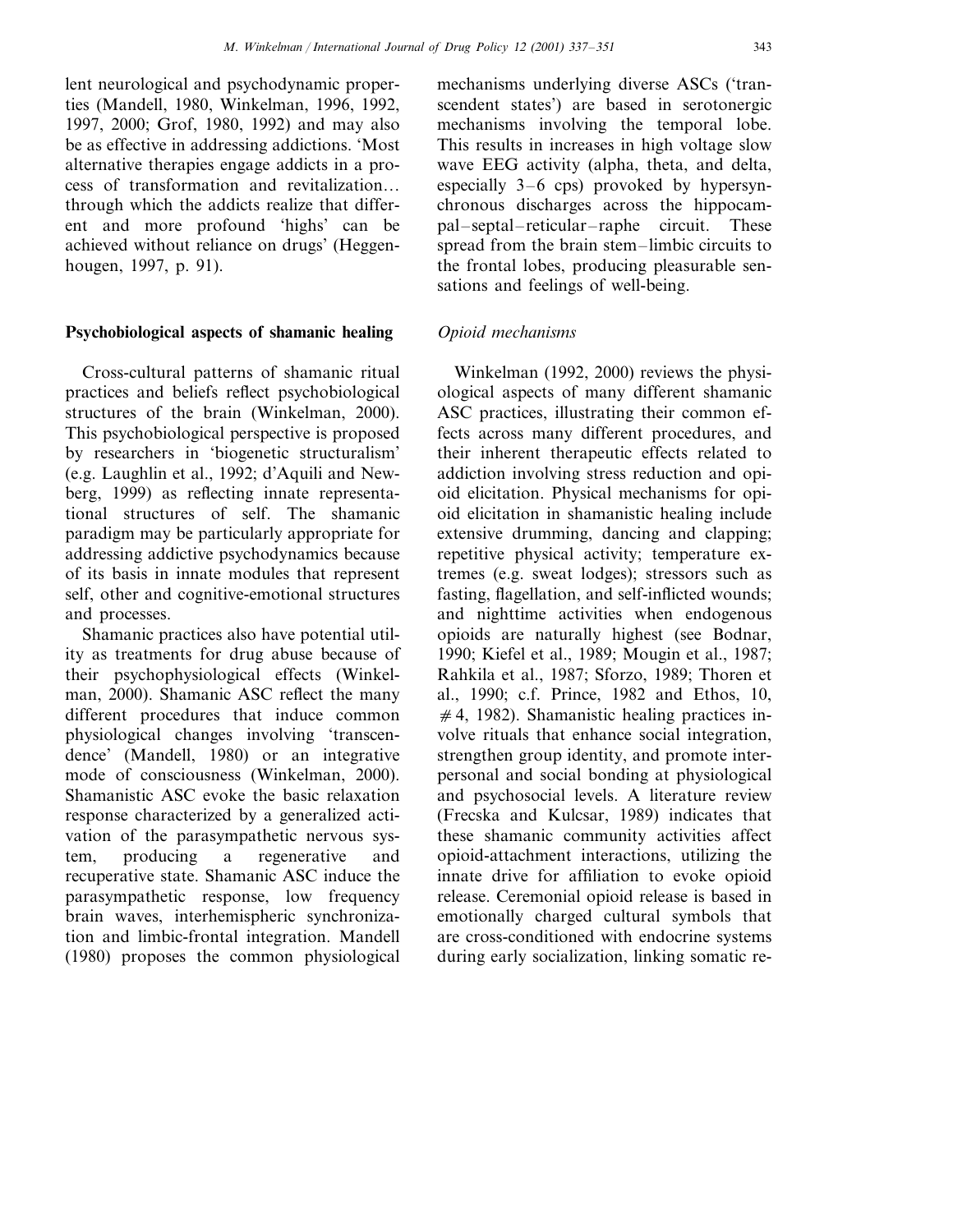sponses to symbol systems. This association provides a basis for ritual elicitation of the opioid system through shamanic rituals.

Lex and Schor (1977) review cross-cultural data on ritual and natural forms of ASC induction through manipulating the nervous system (e.g. repetitive stimuli, drumming and other auditory driving, music and chanting, dancing, etc.) that suggests they induce alterations in the brain similar to those produced by drugs. Opiate receptor locations in the brain illuminate functions of ritual ASC. The opiate receptors are most highly concentrated in the limbic system and mid brain structures primarily responsible for motivational and affective behaviors, and directly connected to the corpus striatum. These brain structures mediate 'species typical behaviors' which are compulsive, ritualistic and repetitious and emotionally charged reactions. Ritual and emotion have an intimate relationship. The numerous ritual mechanisms for eliciting the activity of the opiate system, and the parallels between ritual and opiate effects on behavior, suggests ritual affects opiate receptors, and can therefore provide a means of addressing addictions.

## **Transcendental meditation as treatment of addiction**

The potential for shamanic ASC to therapeutically address addictions is supported by clinical research, meta-analyses, and applied assessments on the utility of meditation practices as part of substance abuse rehabilitation programs (e.g. see O'Connell and Alexander, 1994). The overall physiological dynamics of meditation ASC are the same as those associated with other ASC (Mandell 1980; Winkelman, 1992, 2000) suggesting that the effectiveness of meditation in drug rehabilitation would also derive from other shamanic ASC.

Several researchers (Gelderloos et al., 1991; O'Connell, 1991; Alexander et al., 1994) have provided reviews and meta-analyses of the benefits of transcendental meditation (TM) in treating substance abuse. TM influences both psychological factors underlying addictive behaviors and the disposing physiological processes involved in maintaining addiction (Walton and Levitsky, 1994). TM addresses psychological factors contributing to addiction by promoting well-being, providing gratifying experiences and enhancing contact with the deeper levels of mind and emotions. TM also addresses psychophysiological dispositions associated with anxiety, tension and stress and imbalance in serotonergic mechanisms. TM holistically strengthens many levels of prevention of substance dependence through the inherently pleasant affective experiences and the production of progressive relaxation, reductions in physiological arousal and psychological stress, and enhancing restful alertness. TM provides relief for substance abusers as 'a natural way to achieve the experiences substance users are looking for' (Gelderloos et al., 1991, p. 317). TM has the ability to reduce negative emotions associated with addiction (depression, anxiety, anger), promote positive moods and emotions, and increase feelings of happiness and wellbeing. TM addresses the multiple levels of the addictive processes: the cognitive, emotional and psychodynamic aspects; the spiritual dimension associated with core values and a dependence upon a 'higher power;' and the social environment, particularly the proximal social relations directly impacting substance abuse.

Alexander et al.'s (1994) meta-analysis of, 19 retrospective surveys, cross-sectional studies and longitudinal studies utilizing TM for the treatment and prevention of substance abuse found an effect size between the 0.5 medium treatment effects and 0.8 large treat-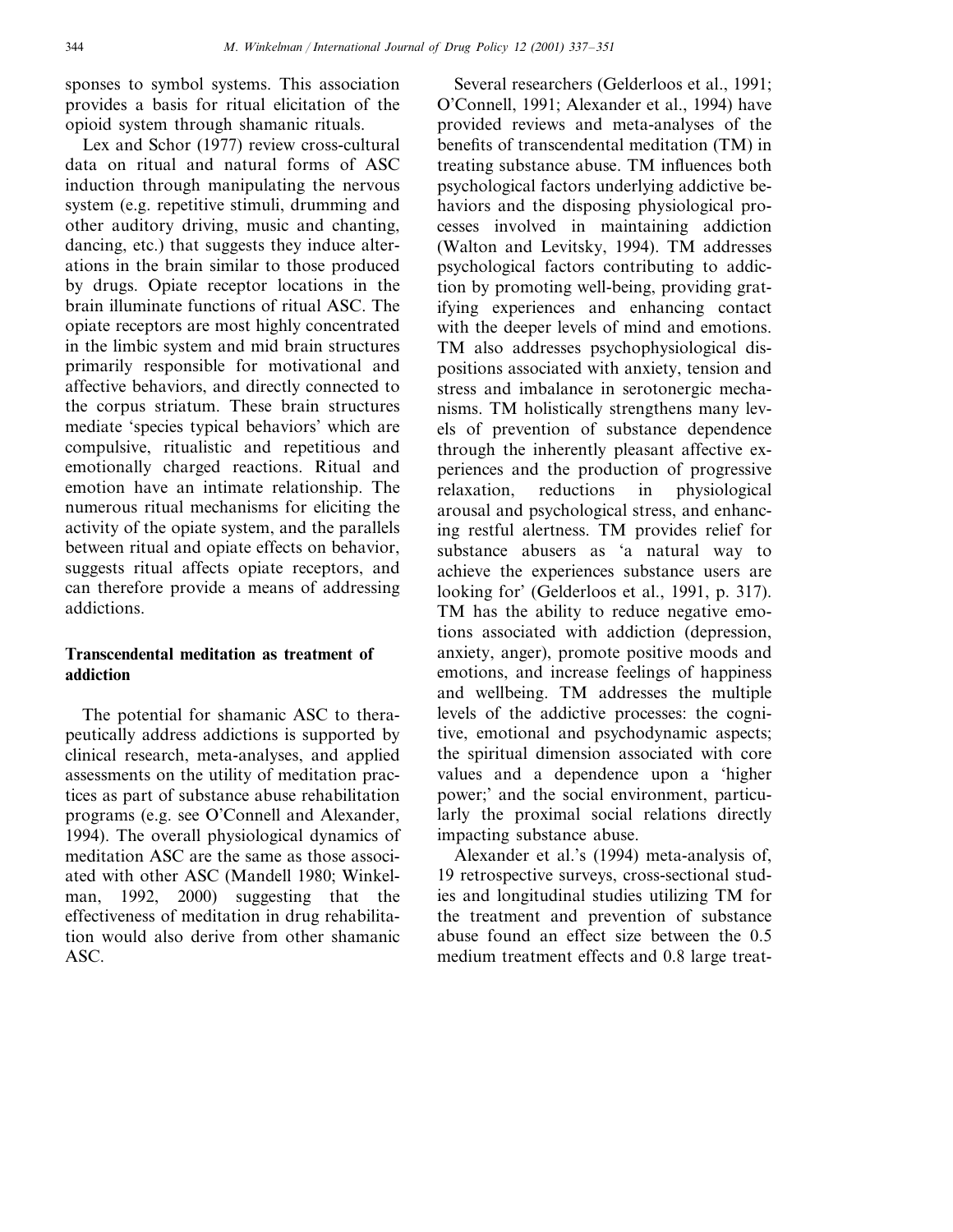ment effects. Some of the better designed studies using addict populations had treatment effect sizes exceeding, 1. They found TM to have substantially larger effect sizes than other drug prevention programs, and concluded the TM treatment effect was not due to nonspecific aspects (e.g. attention, expectancy, social support, motivation). Their meta analysis of TM studies also found a dose response relationship, with the more regular TM practitioners having higher effect size averages.

#### *A neuroendocrine model of meditation effects*

Walton and Levitsky (1994) outline a neuroendocrine model for the mechanisms through which TM produces reductions in drug use and addiction. The ability of TM to reduce stress and enhance serotonin functioning addresses the physiological level of addictive behavior and the cycle of addiction—the depletion of serotonin by chronic substance abuse and the interference that it produces in homeostasis and stress responses. Neurochemical and neuroendocrine factors contributing to substance dependence are physiological imbalances caused by chronic stress. TM can intervene in stress related aspects of addiction through inducing relaxed states, lowering levels of autonomic arousal, and enhancing EEG coherence. Walton and Levitsky propose TM intervenes to break the cycle of drug dependence through actions on the locus coeruleus, increasing serotonin availability and producing an inhibitory action paralleling the effects of sedatives and opiates. TM increases serotonin levels, leading to reductions in cortisol levels, and indirectly to reduction of stimulation of limbic anger and fear centers. The serotonin enhancing effects of TM affect the activity of the hypothalamic pituitary adrenal axis and chronic stress, reversing the serotonin deple-

tion effects of drug dependence and the resultant release of cortisol. '[B]ecause of serotonin's roles at multiple sites involved in successful interaction with the environment, its decreased availability may be one of the most important neurochemical components in the production of tendencies toward addiction' (Walton and Levitsky, 1994, p. 110). TM induced increases in serotonin availability mirror Mandel's (1980) model of serotonergic mechanisms for ASC ('transcendent states') in general and suggests their generic role in providing biological mechanisms for ASC to interrupt drug dependence patterns.

#### **Psychosocial dynamics of shamanic healing**

Utilization of ASC and shamanic practices in the treatment of substance dependence populations has been proposed by substance abuse counselors (Rioux, 1996; McPeake et al., 1991). Potential effectiveness of shamanic practices in addressing addiction may derive from several factors, including providing a holistic paradigm for integrating spiritual dimensions within a biopsychosocial approach. Shamanistic ASC practices have a multivariate quality that enable them to address a variety of aspects of the problems underlying substance abuse and dependence through:

- 1. the psychological and emotional effects of the shamanic 'journey' that meets psychodynamic needs for emotional insight, selfawareness and psychological integration (Rioux, 1996);
- 2. the community based support group created in shamanism that can meet social needs for an intimate community for affiliation and interpersonal support;
- 3. spiritual needs for contact with a power beyond ourselves (Miller, 1998a; Smith, 1994); and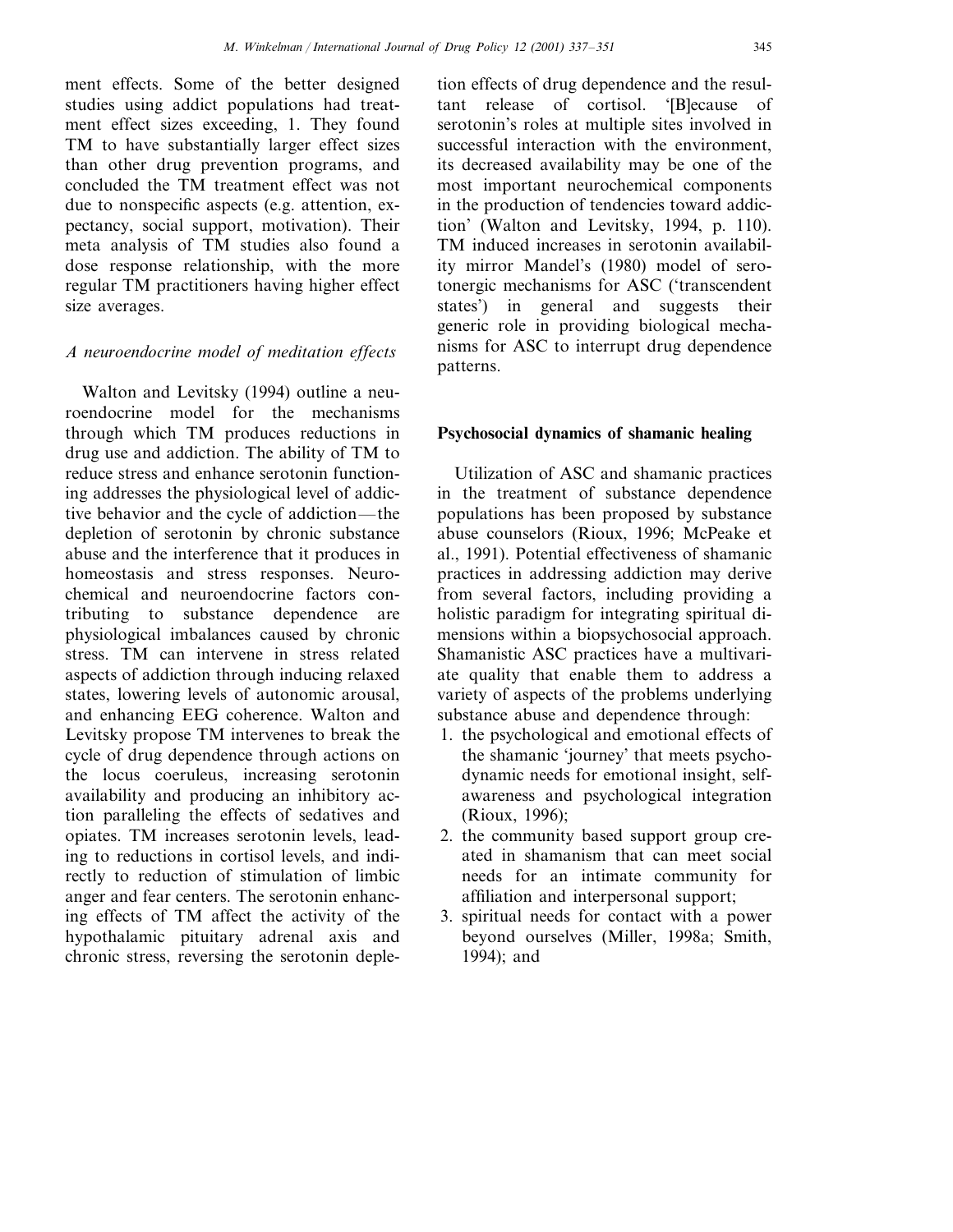4. the physiological effects of the shamanic ASC that: induce the relaxation response and theta wave dominance (Winkelman, 2000; Mandell, 1980); stimulate the opioid system (Frecska and Kulcsar, 1989, Prince, 1982); and restore balance in the serotonergic neurotransmitter systems (Walton and Levitsky, 1994).

Shamanic practices may take a number of forms (Winkelman, 1990; Winkelman, 1992; Townsend, 1997), but share core universal aspects. These have been popularized by the anthropologist Michael Harner as 'core shamanism' (Harner, 1980/1990). The classic aspects of shamanic practice as characterized by Eliade (1964) involved ecstatic states (ASC) in interaction with the spirit world on behalf of the community. These encompass pillars of drug abuse rehabilitation—meditation and transcendence, spirituality and higher power, and community relations providing a support system. Basic aspects of a shamanic practice involve a group that engages in drumming and visionary experiences or a 'journey' in which one 'travels' to internal experiential worlds while in an ASC. Hunt (1995) has characterized these experiences as based in a presentational symbolism. These experiences reflecting symbolic structures of the non-verbal mind provide connections with self, emotions, and repressed memories and the opportunity to formulate future plans. These ASC offer a variety of opportunities to experience states of profound relaxation or excitation, insight, the release of emotions, and healing through selfintegration.

# **Psychodynamics of shamanic healing**

Shamanism uses natural ASC that involve the brain's primary processing capacities, a presentational symbolism (Hunt, 1995) mani-

fested in visual symbols, animals and spirits. These derive from biologically-based self-representation structures (Laughlin et al., 1992; Winkelman, 2000) that reflect individual and group psychodynamics. Information acquired through the vision based ASC provide material for individual and group processing. Shamanic ritual is directed towards empowering one to know oneself through entering the spirit world, to acquire allies and powers, and to heal through recovery of lost aspects of one's soul. Power animals and guardian spirits are conceptualized as 'metaphoric healing energies' (Rioux, 1996), providing an expansion of the, Twleve-Step concept of Higher Power and its healing effects. Winkelman (2000) has proposed that these animal powers reflect the innate brain processing modules operating through analogic processes. A modern perspective characterizes shamanism as learning to enhance personal power through integrating dissociated or unentrained neural structures (Laughlin et al., 1992) and entering into integrative brain states that heal unconscious aspects of the self and emotions. Shamanism provides mechanisms for developing awareness and accessing unconscious powers shaping our lives, manifested in the concepts of spirits. Shamanism elevates emotional and non-verbal dynamics, enabling us to change our character and overcome personal shortcomings by providing access to dissociated aspects of our soul and identity. ASC contribute to reduced defensiveness, acceptance of others and development of a sense of community. The group setting of shamanic practice also provides a social context for problem solving and a social group that provides a therapeutic community that can play a significant role in motivating sobriety and treatment adherence. Shamanic drumming circles also provide a social support system for spiritual awakening, leading participants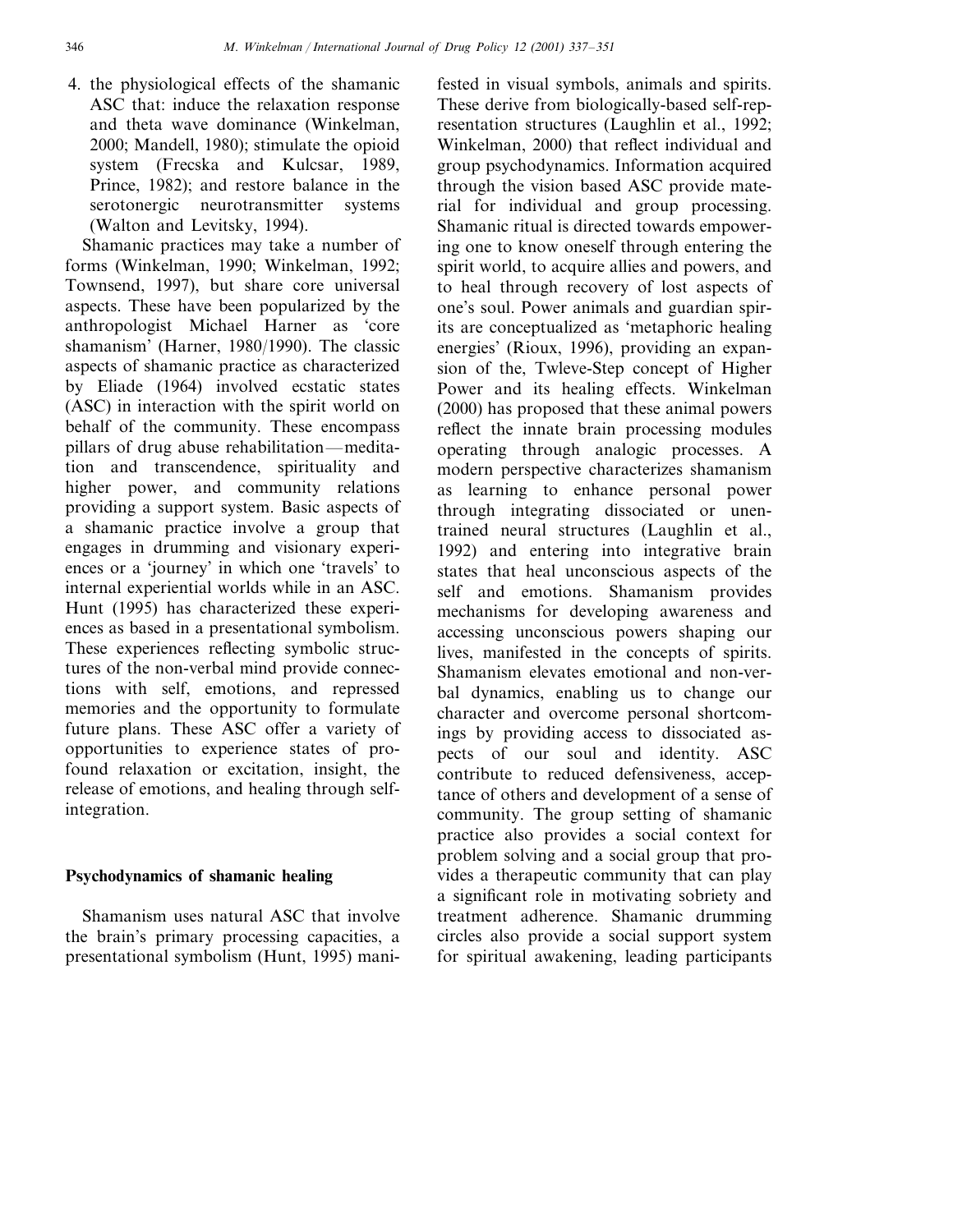to direct experience of spiritual powers, and naturally providing the major spiritual aspects emphasized in the AA, Twelve-Step program.

#### **Soul loss and spirituality**

A major paradigm of shamanic healing is 'soul recovery,' involving reintegration of dissociated aspects of the self. Shamanic treatment of soul loss involves a conceptualization similar to TM and AA views of addiction as resulting from a lack of spirituality. Spirituality can be seen as reflecting collective dimensions of, and the individual connectedness with, the social group. Soul loss reflects this lack of individual connection with broader units of social identity (c.f. Jilek, 1982). Since fundamental aspects of shamanic practice are concerned with establishing a connectedness with animal spirits and personal souls and allies, it can provide a means for addressing the collective soul loss and lack of spirituality thought to be a major determinant of the addictive psychodynamic. Winkelman (2000) has shown that these spiritual perceptions have a psychobiological basis, reflecting an analogic integration of innate brain modules that produce the basic structures of the brain and consciousness (Winkelman 2000). This spiritual aspect of shamanism make it a potentially important resource in addressing both psychobiological integration and incorporation of the spiritual aspects recognized as central to substance abuse rehabilitation (Miller, 1998a; Alcoholics Anonymous, 1976, 1987; Booth and Martin, 1998; Green et al., 1998).

The role of spirituality in recovery from substance abuse may reflect a protective factor provided by religious involvement and spiritual engagement (Miller, 1998a). Although the actual protective mechanisms re-

main unknown, '[i]t is, in AA's understanding, spirituality that finally and reliably dries out the possessive spirit of addiction' (Miller, 1998a, p. 981). Spiritual practices may have an important role in the 'healing' of addiction by providing a sense of meaning to life often found lacking among substance abusers. Spirituality has been a significant feature of healing traditions throughout history, and many contemporary people find spirituality provides an important source of healing. Shamanism is the original and natural form of prayer and meditation which provides a direct spiritual awakening, a means for transcendence of personal consciousness, and consequently a mechanism for overcoming addiction.

Rioux (1996) illustrates how shamanic healing techniques can play a role in a holistic addiction counseling approach that integrates spiritual perspectives into a biopsychosocial approach by focusing on inner realities to produce harmony and self wholeness. Shamanic ASC can help clients achieve wholeness through transforming consciousness by providing a link between inner and outer realities, enabling inner world perspectives to operate on the outer world to produce harmony and wholeness. Important aspects of the shamanic ASC include 'focusing' of intention upon one's purpose and spending time in relaxed conditions that provide restful healing. ASC practices also free one from ego-bound emotions and provide a balance of conflicting internal energies. Work through dreaming and shamanic journeying helps achieve the sense of 'wholeness,' countering the sense of self loss at the basis of addictive dynamics, and enhancing self-esteem by providing connectedness beyond the egoic self.

Harner and Harner (2001) suggest that there are basic forms of shamanic healing that have applicability in the treatment of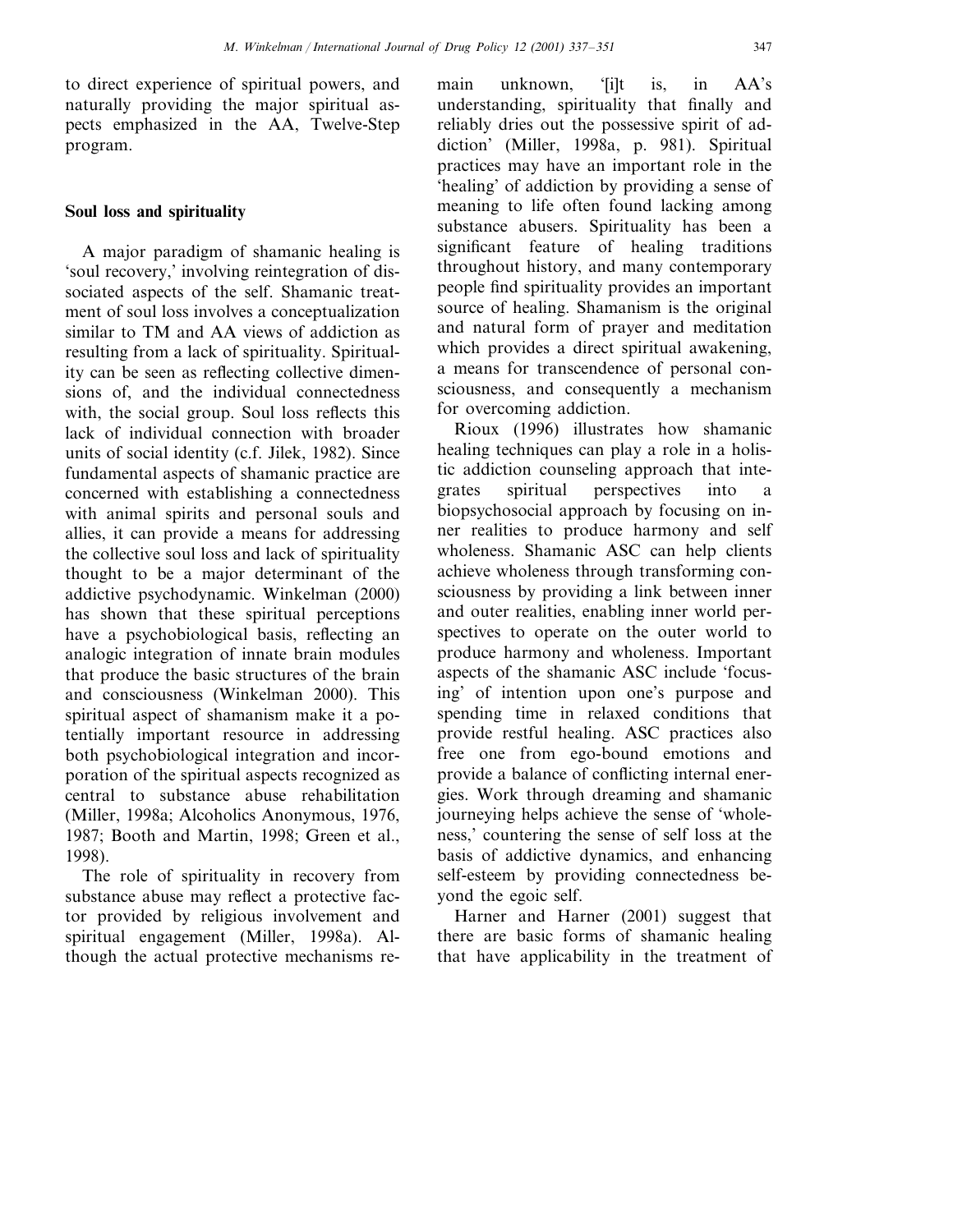dependency on alcohol and other drugs. They specifically mention shamanic healing concepts such as depossession, soul retrieval, guardian spirit retrieval. Winkelman (2000) has characterized these healing dynamics in terms of the relationship between innate brain processing modules and the dynamics of self and other, providing mechanisms for individual integration into community life and identity.

#### **Conclusions**

A cure for addiction has yet to be achieved by medicine or pharmacology. Social environmental approaches focusing on drug prevention education have yet to curb epidemic levels of substance abuse. The current social crisis of substance abuse is coupled with the lack of institutionalized procedures for addressing innate needs for ASC and the evolutionary factors that produce drug dependence. A view of ASC as a natural human need and a part of evolved disposition suggests that addiction be addressed by providing alternative means of achieving the 'high' addicts seek. Current rehabilitation programs need to be complemented with traditional ethnomedical approaches that meet these physiological, psychological and social needs. Amaro (1999) calls for the use of all scientifically established treatment programs for demand reduction and addiction treatment. Spirituality and alternative medicine practices have been increasingly recognized as a central means for effectively addressing substance dependence, but little has been done to effectively integrate these insights.

A lack of a spiritual emphasis in the emerging biopsychosocial paradigm reflects the general lack of religious beliefs and values among US health professionals (McPeake et al., 1991). This lack of involvement and expe-

rience, compounded by a lack of consideration of spiritual issues in their education, leaves health professionals poorly prepared to assess spiritual constructs. Professional and scientific responsibility demands these contributions to the addiction recovery process be assessed. 'Comprehensive addictions research should include not only biomedical, psychological and socio-cultural factors but spiritual factors of the individual as well' (Miller, 1998a, p. 979).

Shamanism reflects the primordial spiritual practices of humanity. The cross-cultural similarities in shamanism, the widespread resurgence of shamanistic practices, and their formalization in nationwide and international organizations (e.g. the core shamanism methods through the Foundation for Shamanic Studies) reflect their neurobiological basis. Shamanism provides readily available resources for developing new approaches to the management of drug addiction and rehabilitation of addicts. Shamanic practices provide a natural means of evoking the relaxation response, relieving the stress that is a principal trigger for relapse into drug use. A consequence of drug addiction is long-term changes in brain metabolism and neurotransmitter levels; shamanic practices affect natural opioid and serotonin levels depleted by drug use and can provide a natural means of stimulating the release of these natural pleasure-producing substances. Research on the preventive and treatment roles of TM in drug abuse establish the usefulness of ASC. The meditative traditions have their origins in shamanic ASC practices, and have psychophysiological effects that interrupt drug dependence and meet natural psychobiological needs for ASC and transcendent experiences.

Shamanic practices have been effectively incorporated in the healing systems of contemporary community mental health centers and appear able to meet the psychosocial and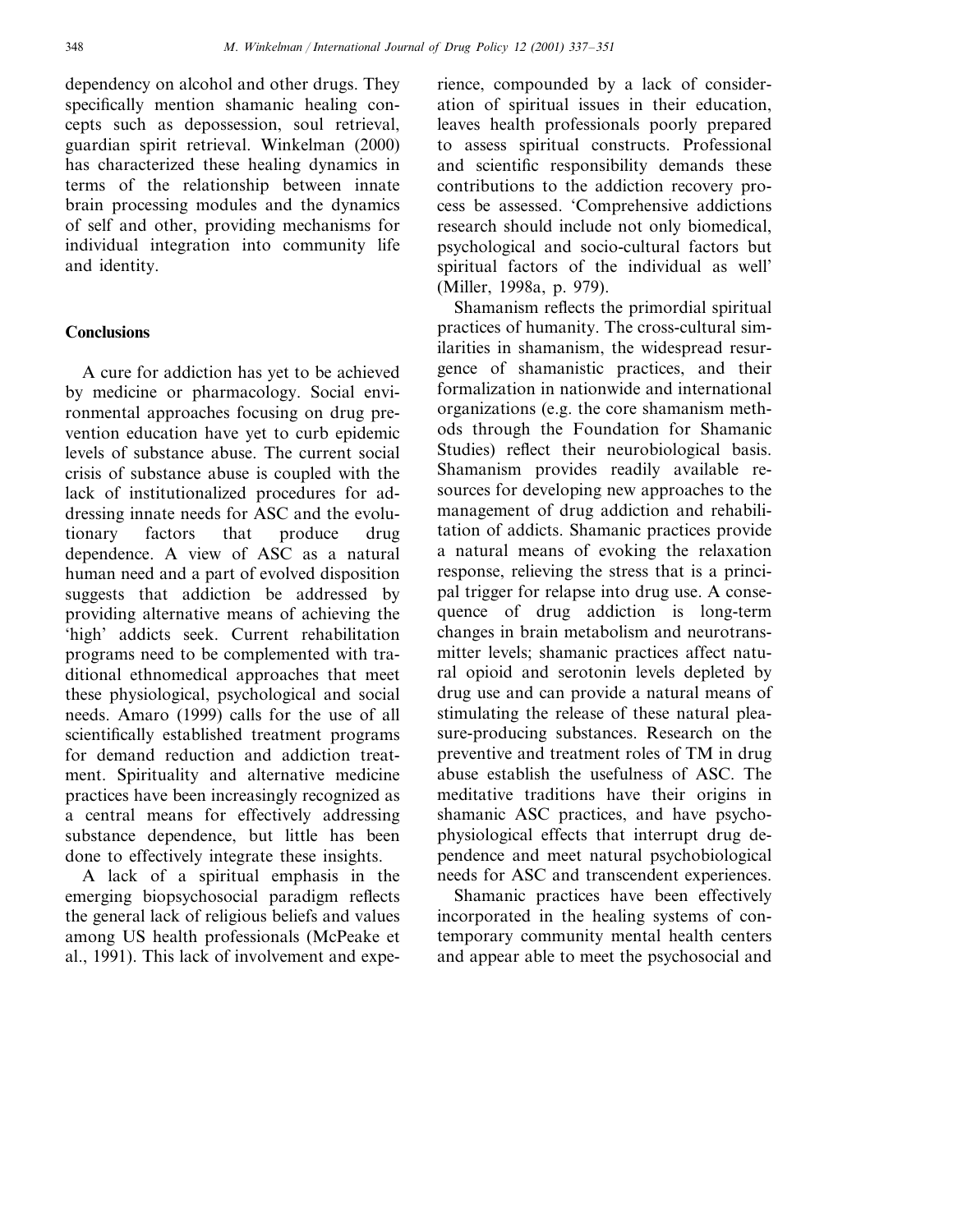emotional needs of victims of violence, trauma and drug abuse (Eshowsky, 1993, 1998, 1999; Smith, 2000). The traditions that utilize these practices also provide the supportive social contexts which reduce the personal alienation and need for such substances, and address the multifactorial social and personal nature of addiction. Given the epidemic nature of drug abuse and the safe and established effects of these procedures, their development, implementation and evaluation as community treatment resources is highly desirable.

#### **References**

- Aberle D. The Peyote Religion Among the Navaho. Chicago, IL: Aldine Publishers, 1966.
- Alexander C, Robinson P, Rainforth M. Treating and preventing alcohol, nicotine, and drug abuse through transcendental meditation: a review and statistical meta-analysis. Alcoholism Treatment Quarterly 1994;11(1/2):13–87.
- Alcoholics Anonymous, 1976. Alcoholics Anonymous. New York: AA World Services.
- Alcoholics Anonymous, 1987. Twelve Steps and Twelve Traditions. New York: AA World Services.
- Amaro H. 'Editorial an expensive policy: the impact of inadequate funding for substance abuse treatment'. American Journal of Public Health 1999;89(5):657– 9.
- Andritzky W. Sociopsychotherapeutic functions of ayahuasca healing in Amazonia. Journal of Psychoactive Drugs 1989;21(1):77–89.
- Avants KS, Margolin A, Holford TR, Kosten TR. A randomized control trial of auricular acupuncture for cocaine dependence. Archives of Internal Medicine 2000;160:2305–12.
- Bearman D, Claydon K, Kincheloe J, Lodise C. Breaking the cycle of dependency: dual diagnosis and AFDC families. Journal of Psychoactive Drugs 1997);29(4):359–67.
- Bliss K. LSD and psychotherapy. In: Contemporary Drug Problems. Winter: 1988, pp. 519–563.
- Blum K, Tilton JE. Understanding the high mind. In: Meyer GG, Blum K, Cull JG, editors. Folk Medicine and Herbal Healing. Springfield, IL: Charles C Thomas, 1981:261–74.
- Bodnar R. Effects of opiod peptides on peripheral stimulation and 'stress'-induced analgesia in animals. Critical Review of Neurobiology 1990;6(1):39–49.
- Booth J, Martin JE. Spiritual and religious factors in substance use, dependence, and recovery. In: Koenig HG, editor. Handbook of Religion and Mental Health. San Diego: Academic Press, 1998.
- Bourguignon E. Cross-Cultural Study of Dissociational States. Columbus: Ohio State University, 1968.
- Bourguignon E. Introduction: a framework for the comparative study of altered states of consciousness. In: Bourguignon E, editor. Religion, Altered States of Consciousness, and Social Change. Columbus: Ohio State University Press, 1973.
- Brumbrough AG. Acupuncture: new perspectives in chemical dependency treatment. Journal of Substance Abuse Treatment 1993;10:35–43.
- Cunningham J, Koski-Jannes A, Toneatto T. Contemporary Drug Problems 26 Winter 2000;1999:695– 710.
- d'Aquili EG, Newberg AB. The Mystical Mind: Probing the Biology of Religious Experience. Minneapolis, MN: Fortress Press, 1999.
- Dobkin de Rios M. Hallucinogens: Cross-Cultural Perspectives. Albuquerque: Univ. New Mexico Press, 1984.
- Eshowsky M. Practicing shamanism in a community health center. Shamanism 1993;5(4):4–9.
- Eliade M. Shamanism: Archaic Techniques of Ecstasy. New York: Pantheon Books, 1964.
- Eshowsky M. Community shamanism: youth, violence, and healing. Shamanism 1998;11(1):3–9.
- Eshowsky M. Behind these walls where spirit dwells. Shamanism 1999;12(1):9–15.
- Fox KJ. Ideological implications of addiction theories and treatment. Deviant Behavior: An Interdisciplinary Journal 1999;20:209–32.
- Frecska E, Kulcsar Z. Social bonding in the modulation of the physiology of ritual trance. Ethos 1989;17(1):70–87.
- Gelderloos P, Walton K, Orme-Johnson D, Alexander C. Effectiveness of the transcendental meditation program in preventing and treating substance misuse: a review. International Journal of the Addictions 1991;26:293–325.
- Green L, Fullilove M, Fullilove R. Stories of spiritual awakening the nature of spirituality in recovery. Journal of Substance Abuse Treatment 1998;15(4):325–31.
- Grinspoon L, Bakalar J. Psychedelic Drugs Reconsidered. New York: Basic Books, 1979.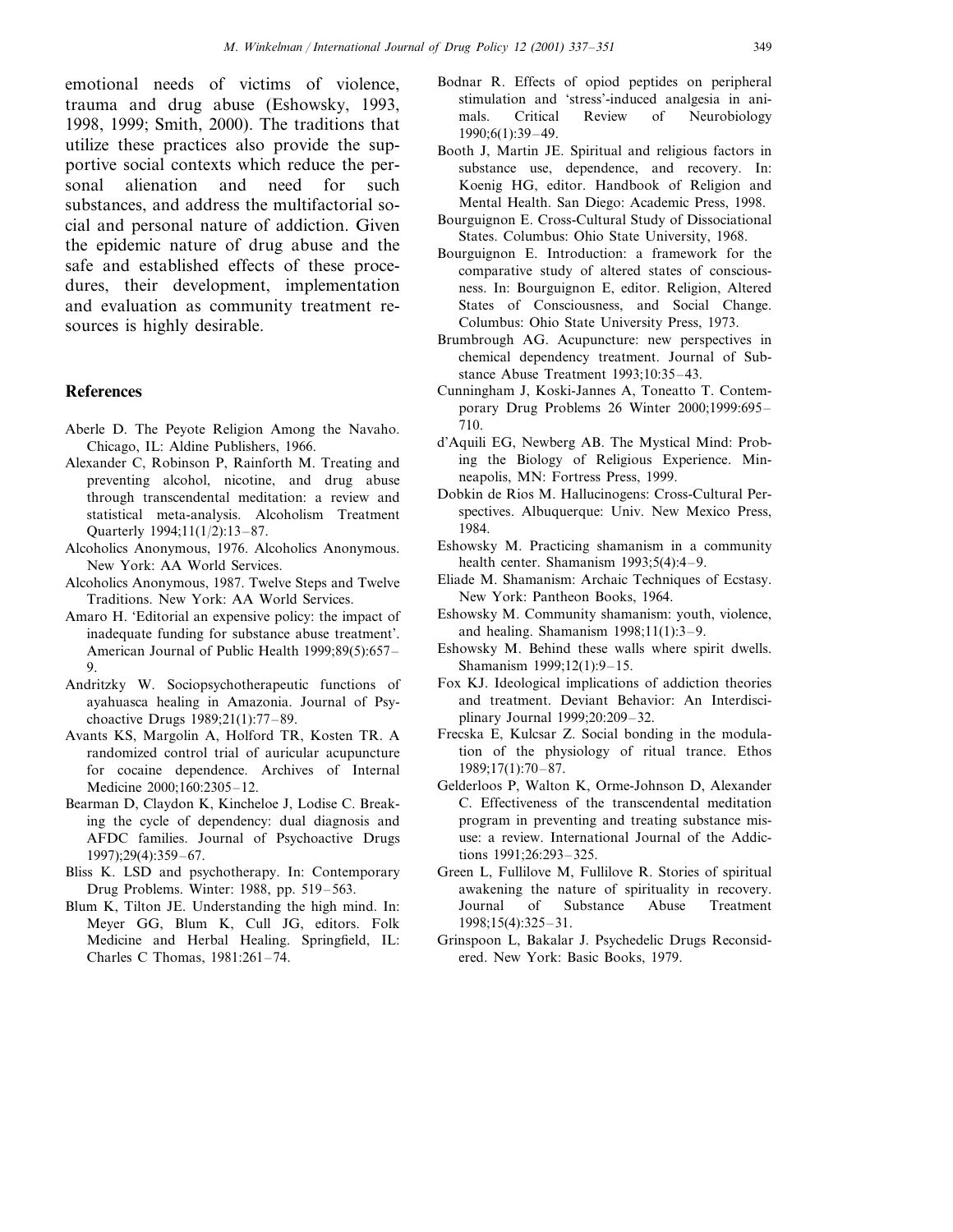- Grof S. LSD Psychotherapy. Pomona, CA: Hunter House, 1980.
- Grof S. The Holotropic Mind. San Francisco: Harper Collins, 1992.
- Harner M. Hallucinogens and Shamanism. New York: Oxford University Press, 1973.
- Harner M. The Way of the Shaman, 3rd ed. San Francisco: Harper & Row, 1980/1990.
- Harner M, Harner S. Core practices in the shamanic treatment of illness. In: Jonas W, Levin J, editors. Textbook of Complementary and Alternative Medicine. Baltimore: Lippincott, Wilkins & Williams, 2001.
- Heggenhougen C. Reaching New Highs: Alternative Therapies for Drug Addicts. Northvale, NJ: Jason Aronson, 1997.
- Hunt H. On the Nature of Consciousness. New Haven: Yale University Press, 1995.
- Jilek W. Indian Healing. Surrey, BC: Hancock House, 1982.
- Jilek WG. Traditional healing in the prevention and treatment of alcohol and drug abuse. Transcultural Psychiatric Research Review 1994;31:219–58.
- Jung J. Psychology of Alcohol and Other Drugs: A Research Perspective. Thousand Oaks, CA: Sage Publications, 2001.
- Kiefel J, Paul D, Bodnar R. Reduction of opioid and non-opioid forms of swim analgesia by 5-HT2 receptor antagonists. Brain Research 1989;500:231– 40.
- Laughlin C, McManus J, d'Aquili E. Brain, Symbol and Experience Toward a Neurophenomenology of Consciousness. New York: Columbia University Press, 1992.
- Lex B, Schor N. A proposed bioanthropological approach linking ritual and opiate addiction. Addictive Diseases 1977;3(2):287–303.
- Mabit J, Giove R, Vega J. In: Winkelman M, Andritzky W, editors. Yearbook of Cross-Cultural Medicine and Psychotherapy, vol. 6. Berlin: Verlag und Vertrieb, 1996.
- Mandell A. Toward a psychobiology of transcendence: God in the brain. In: Davidson D, Davidson R, editors. The Psychobiology of Consciousness. New York: Plenum, 1980.
- McPeake JD, Kennedy BP, Gordon SM. Altered states of consciousness therapy—a missing component in alcohol and drug rehabilitation treatment. Journal of Substance Abuse Treatment 1991;8:75–82.
- Metzner R. Addiction and transcendence as altered states of consciousness. The Journal of Transpersonal Psychology 1994;26(1):1–17.
- Miller WR. Researching the spiritual dimensions of alcohol and other drug problems. Addiction 1998a;93(7):979–90.
- Miller WR. Why do people change addictive behavior? Addiction 1998b;93(2):163–72.
- Mougin C, Baulay A, Henriet M, Haton D, Jacquier M, Turnhill D, Berthelay S, Gaillard R. Assessment of plasma opioid peptides, beta-endorphin and metenkephalin at the end of an international nordic ski race. European Journal of Applied Physiology 1987;56(3):281–6.
- Noll R. Shamanism and schizophrenia: a state-specific approach to the schizophrenia metaphor of shamanic states. American Ethnologist 1983;10(3):443–59.
- O'Connell D. The use of transcendental meditation in relapse prevention counseling. Alcoholism Treatment Quarterly 1991;8(1):53–69.
- O'Connell D, Alexander C, editors. Self-Recovery: Treating Addictions Using Transcendental Meditation and Maharishi Ayur-Veda. New York: Hayworth Press, 1994.
- Passie T. Psycholytic and Psychodelic Therapy Research, 1931-1995: A Complete International Bibliography. Hanover, Germany: Laurentius, 1997.
- Prince R. The endorphins: a review for psychological anthropologists. Ethos 1982;10(4):299–302.
- Rahkila P, Hakala E, Salminen K, Laatikainen T. Response of plasma endorphins to running exercise in male and female endurance athletes. Medicine and Science in Sports and Exercise 1987;19(5):451– 5.
- Riet GT, Kleijnen J, Knipschild P. A meta-analysis of studies into the effect of acupuncture on addiction. British Journal of General Practice 1990;40(338):379–82.
- Rioux D. Shamanic healing techniques: toward holistic addiction counseling. Alcoholism Treatment Quarterly 1996;14(1):59–69.
- Sanchez-Ramos JR, Mash D. In: Winkelman M, Andritzky W, editors. Yearbook of Cross-Cultural Medicine and Psychotherapy, vol. 6. Berlin: Verlag und Vertrieb, 1996.
- Schultes E, Hofmann A. Plants of the Gods. New York: McGraw-Hill, 1979.
- Sforzo G. Opioids and exercise: an update. Sports Medicine 1989;7(2):109–24.
- Siegel R. The natural history of hallucinogens. In: Jacobs B, editor. Hallucinogens: Neurochemical, Behavioral and Clinical Perspectives. New York: Raven Press, 1984.